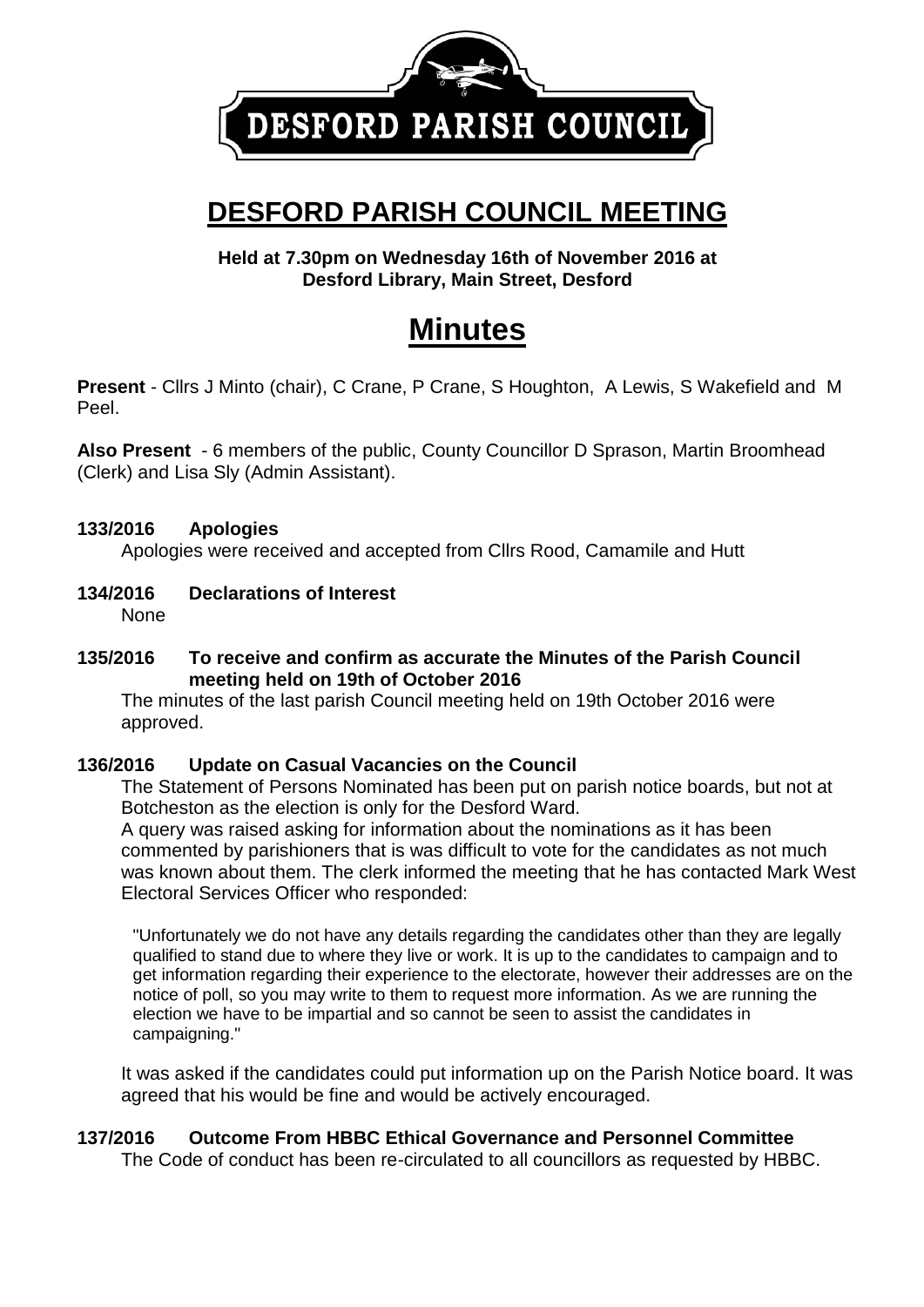It was noted that the correct procedure was not followed when logging this complaint and all councillors were reminded that the correct procedure was to approach the Clerk first.

#### **138/2016 Resources Committee**

**a) To receive and CONFIRM the recommendations of the Resources Committee (including payment of invoices) – 14 November 2016**

#### **a) To receive and approve Reconciliations for the October Bank Statements**

These were received, approved and recommended to Council.

#### **b) Income and Expenditure to date**

The Income and Expenditure report was received, noted and recommended to Council.

#### **c) Receipts and Invoices for payment**

Receipts were noted and invoices for payment were approved for recommendation to Council.

#### **d) Consideration of S106 Scheme priorities, together with possible PCIF bids**

The Chairman, Cllr Houghton, circulated a spreadsheet which set out potential schemes for consideration by Council. This was discussed in detail.

It was agreed to recommend to Council that:

- i.A Working Party be set up to consider an extension to the toddler play area in the Pickards Recreation Ground.
- ii.Alongside this project, provision should be made to resurface the play area with suitable material.
- iii.At the Kirkby Road Recreation Ground, consideration should be given to a skate-park, a slide, exercise equipment, new swings, hard surfacing with basketball nets and a permanent table tennis table.
- iv.The Botcheston Recreation Ground play area should be visited and a scheme drawn up to improve the existing facilities. \*It is intended to form a working group including residents\*
- v.At the cemetery, a new notice board and hard-surfaced area should be considered at the pedestrian access gate.
- vi.A bike rack and dog-tether should be provided next to the shops at St Martins.

A list of non-S106 funded projects was also circulated and considered and it was proposed that these should be considered by Council at a future meeting.

#### **e) To receive quotations for clearance work at the allotments**

Only one quotation had been received and it was agreed that a further 2 should be pursued.

#### **f) To receive quotations for the provision of payroll services**

It was agreed to recommend to Council that Ladywell Accountancy Services should be appointed to provide the payroll services.

## **g) To receive quotations for works to the Cotoneaster Tree outside the library**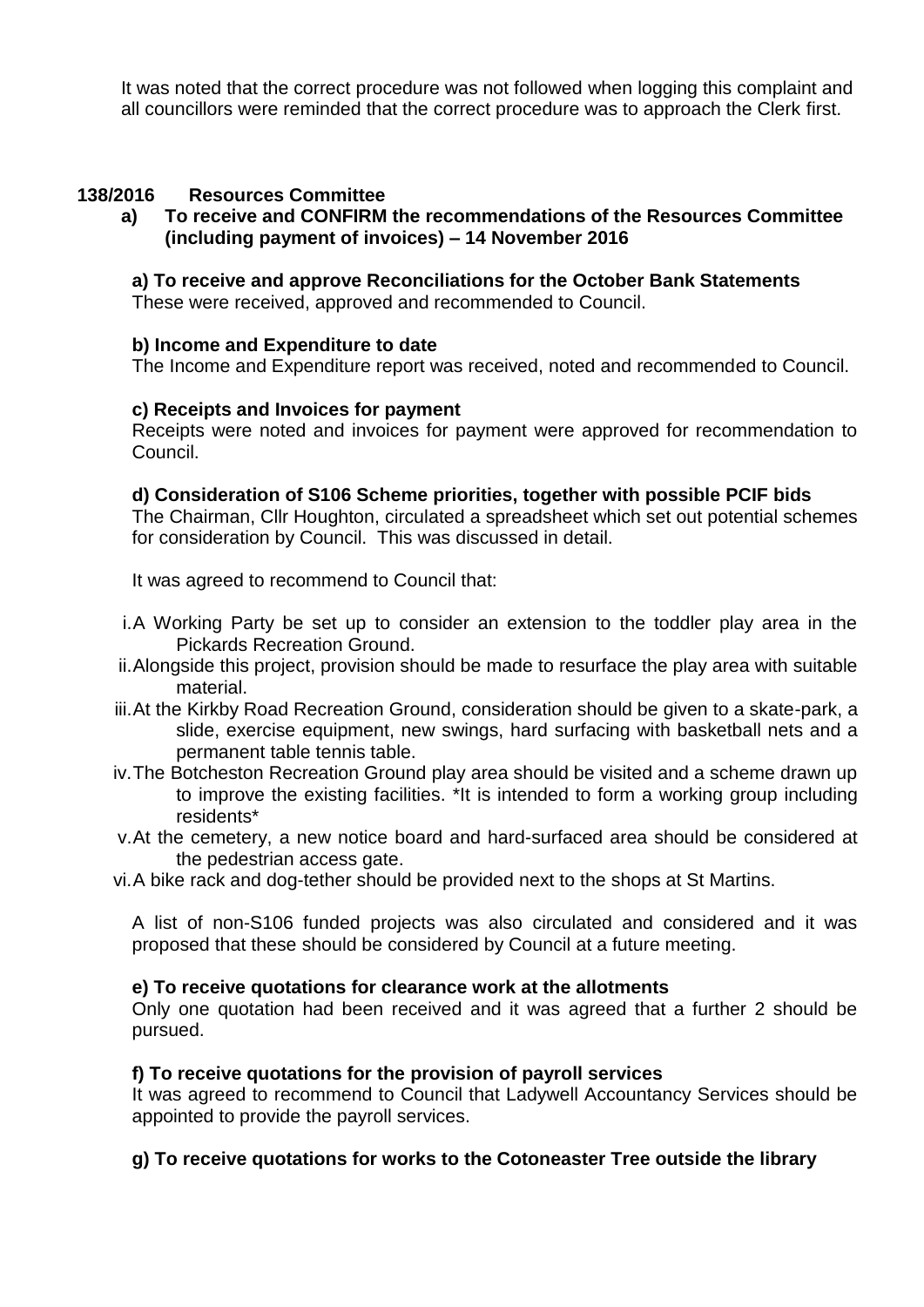It was agreed to recommend to Council that Arboreco should be appointed to trim the cotoneaster tree outside the library.

#### **h)To receive information about a request for an easement at Forest Rise**

It was agreed to recommend that the Council should agree in principle to enter into an easement agreement for underground services across the Parish Council owned land at the southern end of Forest Rise.

#### **i) To receive information about a proposed transfer of land at the end of Forest Rise**

It was agreed to recommend to Council that the request received from a resident at the southern end of Forest Rise to transfer part of the open space owned by the Council into his ownership should not be approved.

#### **j) Royal British Legion Remembrance Day wreath**

It was agreed to recommend to Council that a donation of £34.00 be made towards the cost of the Remembrance Day wreathes.

#### **k) Discussion of 2017/18 Budget**

The Clerk circulated preliminary details for discussion concerning the budget for 2017/18. These were discussed in detail and various issues were raised.

It was agreed to inform Council of the procedure for setting the budget for 2017/18 and to provide more detailed information for all Councillors in time for the December Council meeting.

#### **l) Survey Report for DPC Buildings**

This item was deferred as the reports had only been received on the same day as the meeting.

#### **m) Clerks Report**

The Clerk raised one item - a request from Citizens Advice Leicestershire asking the Council for financial support for their service.

The Clerk was asked to find out more information about where and when their surgeries were held and whether or not the service could provide an out-reach service in Desford.

#### **n) Late Item Considered - Response from Sun and Soil**

The Resources Committee also considered a response has been received from Sun and Soil on 14 November; (the day of the Committee meeting).

**"**Dear Martin

Thank you for your email.

As I have previously written, in regards to our circumstances, due to significantly detrimental changes to our industry we have had to make several redundancies and we are now running a skeleton staff, and indeed we may soon be closing. To reiterate also we are not the owner/operator of the solar farm and therefore your letter of 18 February 2016 is not applicable sadly. We were forced, due to industry conditions, to sell the solar farm which we had expected to finance ourselves.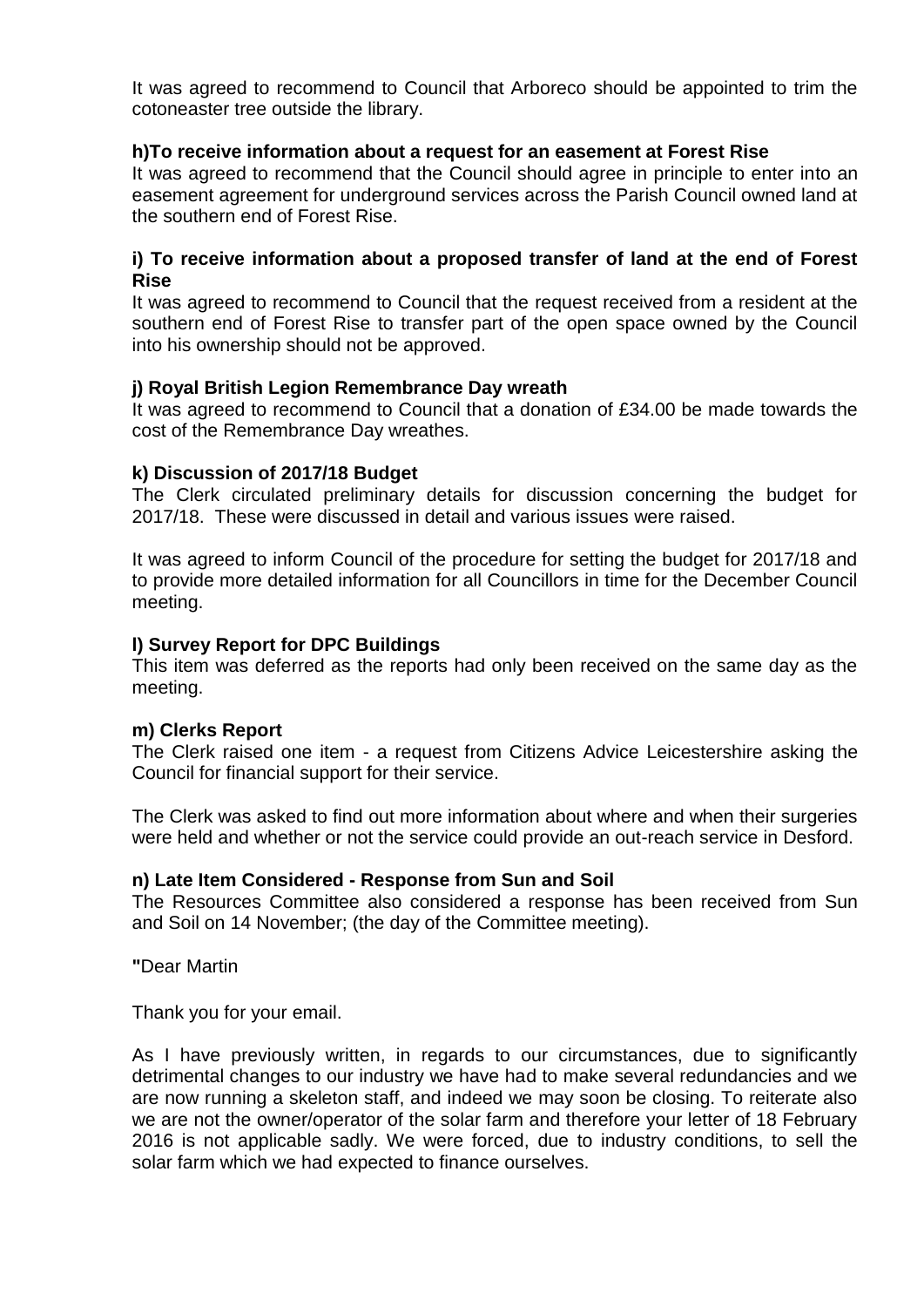From the outset we have said we would be interested in helping fund a community project, as we have elsewhere, and we have asked repeatedly for proposals to this effect. We feel uncomfortable in simply making large donations where there is no transparency as to what the donation will be spent on.

Kind Regards

#### David Meneice **Sun & Soil Nile House, Nile Street, Brighton BN1 1HW"**

Hence, Resources Committee agreed to propose to Council that a response should be sent accepting the offered £8,000, but giving assurances that the money would be used in an open and transparent way to benefit the community. It was also proposed that we should ask for the name of the new owner.

#### **o) Information from Members and Recommendations to Council**

Cllr Houghton raised the following:

- a) Should the Council consider employing a part-time caretaker for the cemetery? This was on the agenda for the Council meeting for discussion on the 16th November.
- b) She asked the Clerk to ensure that regular written reports were received from Burleys for all playground inspections.
- c) The Clerk was asked to follow up on the request for NALC advice on the letter to the farmer about fencing around the allotments.

Cllr Crane asked if the tree survey had commenced. The Clerk is to check.

Cllr Crane also mentioned the bushes that had been removed from the churchyard and suggested that the Council provide some topsoil to fill the holes that had been left. It was agreed to recommend this to Council.

Cllr Peel referred to the review meeting with Burleys as he wanted the Council to consider extra works to be included in Burleys contract including::

- a) Clearance of leaves from the cemetery \*and church yard\*
- b) Shrub trimming in the churchyard.
- c) Hedge-cutting in \*Clearance of brambles on the\* the footpath on the NW side of Forest Rise.
- d) The erection of bird-boxes. \*(STET) this is not an item for Burley. Action DPC.\*

All Recommendations from the Resource committee were approved.

- **b) To receive and CONFIRM reconciliation of accounts for October 2016** As above.
- **c) To note Income and Expenditure to date** As above.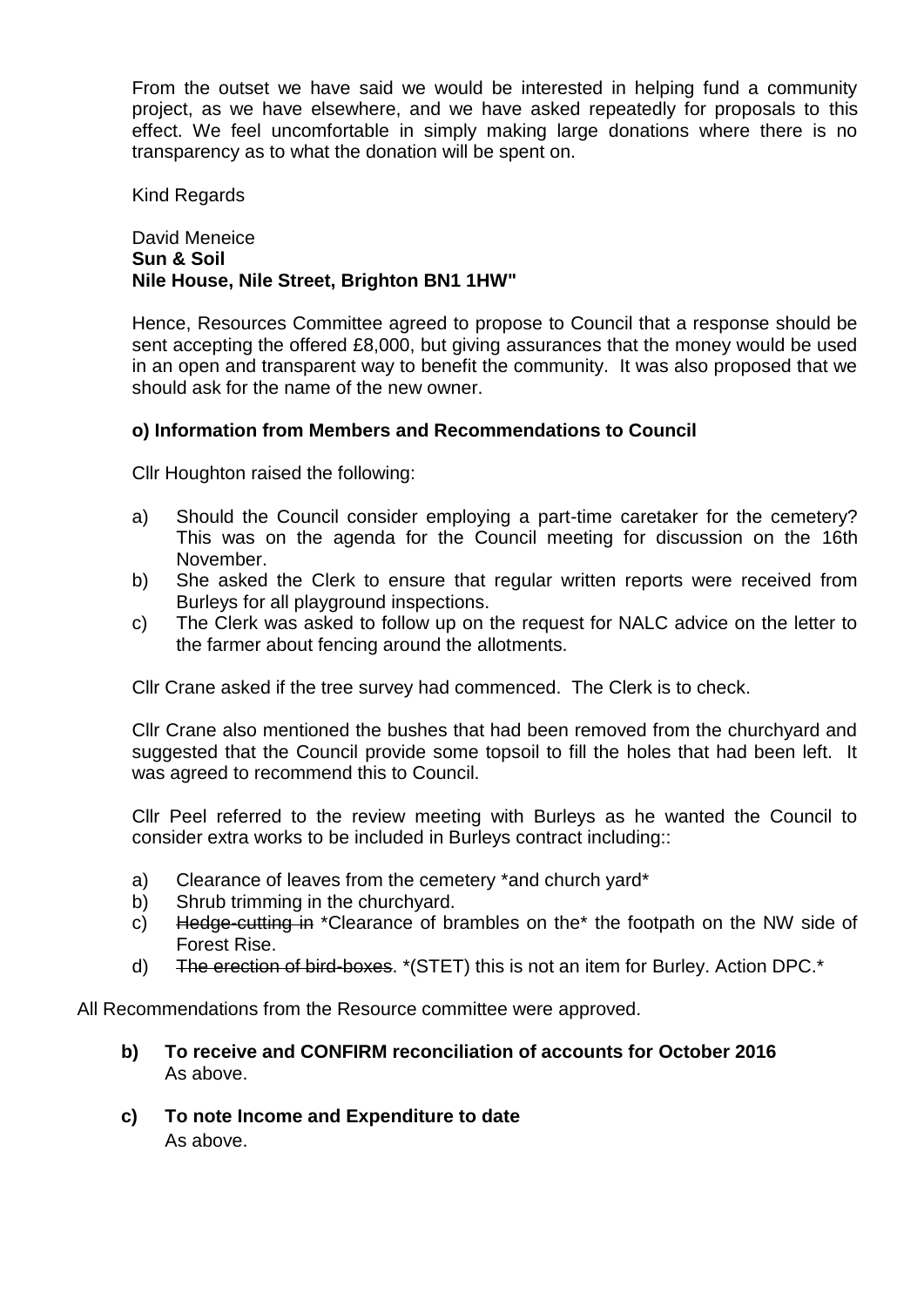## **139/2016 County and Borough Councillor reports**

D Sprason sent his apologies for not attending last months meeting. Library is now moving along as LCC has now ringfenced £15,000 to cover cost of any roof repairs.

Request for traffic Calming on Station Road - LCC have no funding for Traffic Calming. It was suggested that 106 funding (from Neovia) may be used for this.

The new Social Care programme where 150 providers was reduced to 8/9 providers caused problems in some areas when implemented, but no problems were reported in Desford.

Cllr Houghton mentioned that some pavements need repairing. LCC have a list of planned repairs and top dressing. Cllr Sprason will forward this list to the Clerk to be checked and updated if required. Drop kerbs also need to be looked at, these are to be added to the list provided by Cllr Sprason.

#### **140/2016 Parishioners Participation - The Council will adjourn for up to 15 minutes to allow for public participation**

Hazel Wilden expressed her concern about the possibility of banning dogs from Pickards Recreation ground. She uses every day and is taking note of any fouling and picking it up. This list has now been given to the Parish council - thank you for this. Hazel will continue to keep a list. It is felt that the vast majority of dog owners are responsible in cleaning up after their dogs and it is felt that there are only 1 or 2 irresponsible dog owners.

Michelle Elcoat suggested the college be approached to help with tidying allotments and making and putting up bird boxes.

Stuart & Eileen \*Arlene\* from Kingfisher Close expressed their concern that they have only just found out the last 7 days about the proposed extension to the Neovia site. Their property would back onto the extension. Cllr P Crane summed up what the DPC has done so far and that the ultimate decision is the HBBC with recommendation from DPC. Meeting are taking place monthly with Neovia. Comments, from the public, can still be sent to HBBC.

Susan McMillan suggested Young Leaders in Service ran by the Lions could help with some projects within the village.

Hedge outside No. 7 Leicester Lane is overgrown. Clerk to contact owner.

## **141/2016 Planning and Neighbourhood Plan**

## **a) To receive the Planning Committee Minutes - 7 November 2016**

Village map board. Suggested to make a PCIF bid for a contribution towards this. Also sponsorship will be requested from local businesses including pubs, restaurants, tropical bird land, and the cafe on Leicester Road.

**b) To receive information on applications, withdrawals, refusals, approvals and appeals**

Cllr P Crane outlined details of planning applications - none of which were commented on.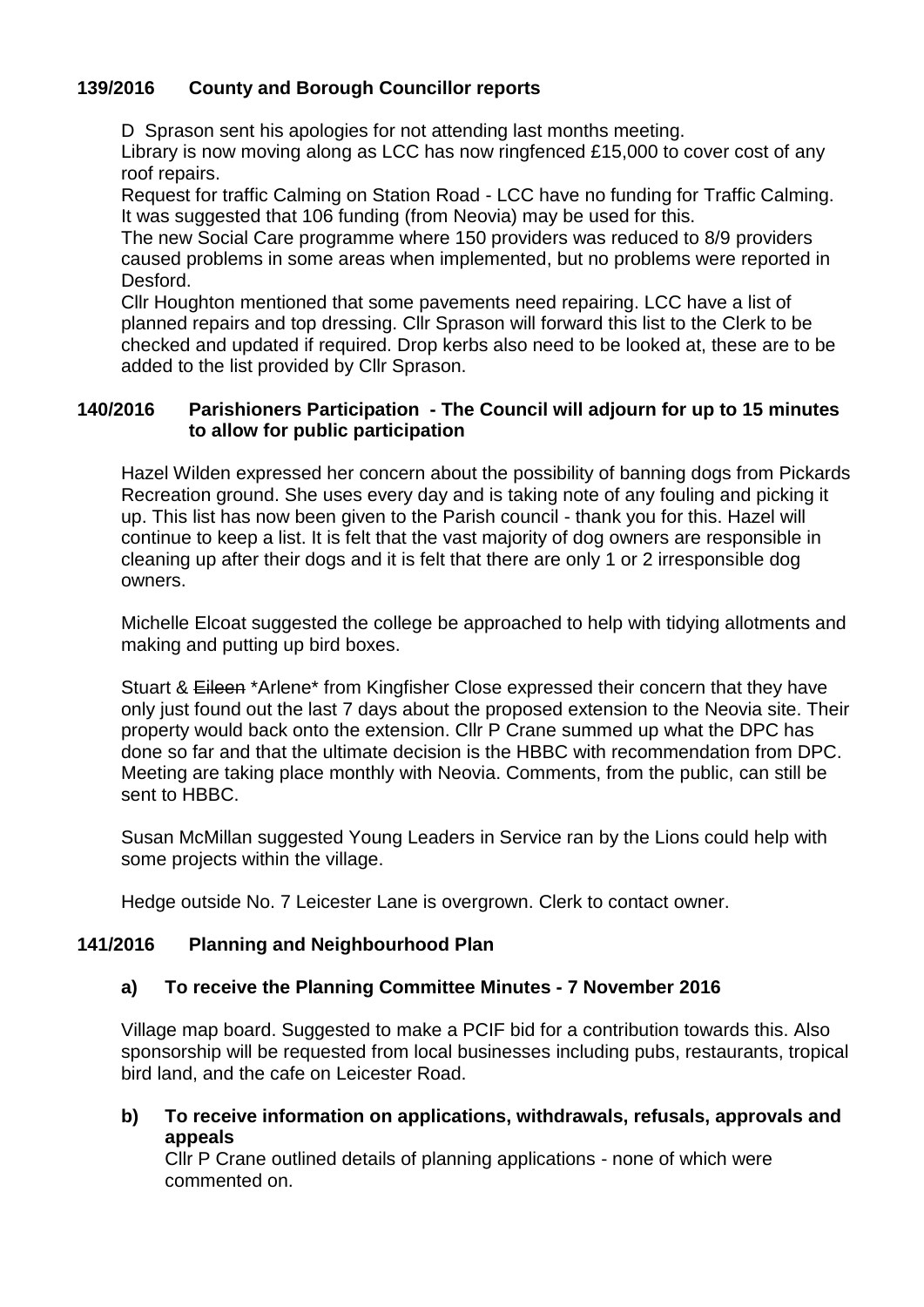## **c) Update on the Neighbourhood Plan**

Draft questionnaire will be presented to the working group on 22nd November and then to full council for approval.

## **d) Neovia Application**

This has been covered previously in the meeting. The next meeting is planned for 25th November, when hopefully, LCC Highways will be attending.

## **142/2016 To consider priorities for S106 funded works in the Parish, including feedback from Procurement WG and consideration of possible PCIF Bids**

Cllr Houghton went through the attached list and discussed the projects. Procurement group to get quotes. The letter was approved to be circulated.

## **143/2016 Allotments, including:**

## **a) Management of Vacant Plots; and**

Awaiting 2 more quotes for clearing vacant plots. DAGA to be approached to see if they would like to quote for maintaining vacant plots, price per plot please.

#### **b) Boundary Security and a request from DAGA for support from the Parish Council for a bid for funding.**

DAGA are submitting a grant application for funding to install a fence along the Hunts Lane side of allotments. Also for stock fencing to be installed at bottom corner where sheep are getting in and damaging allotments.

DPC are awaiting advice from LRALC as to the wording of the letter to be sent to farmer requesting fence to be repaired.

Asbestos removal. There are sheets of asbestos on one of the allotments plot along with an old shed on another. It is the responsibility of DPC to remove this. Approach HBBC for advice on removal - action Clerk

## **144/2016 Cemetery**

## **a) Agree a date to hold an open surgery for the Cemetery;**

Proposed date Wednesday 11 January 2017 7-9pm at the Desford Library. This is to be attended by the Cemetery Working Group and any other councillors who wish to attend. Improvement suggestions to be reported back to full council Action Clerk to advertise on notice boards

#### **b) To consider a request for a plot for someone outside of the area;**  A letter had been received from a person living outside of the parish, but very close, to ask if they could pay the reduced rate for a plot. It was resolved that the request be declined because if an exception is made for one person then it will then open this to others.

There is only 1 ashes site. The Parish council need to make a decision when to start using the new cemetery and if it needs to be consecrated.

## **c) Notice of Works;**

It has been agreed with Burley that they will not start work until The Parish Council has been informed of their start date. A working group meeting is needed before work starts to ensure smooth running. A sign is to be put up at the cemetery advising of start date and asking that anything delicate is removed from plots for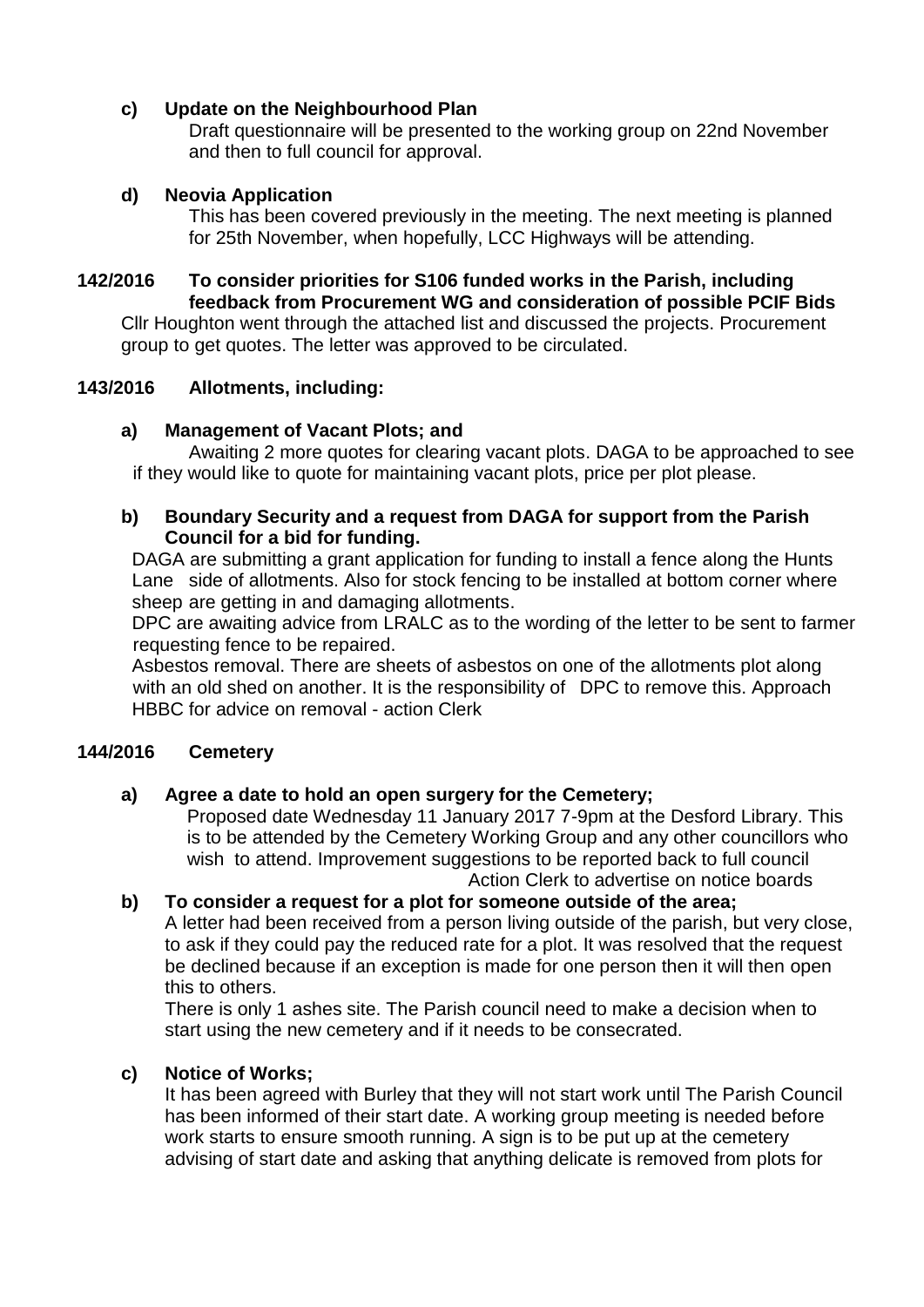duration of work. MP & CC to monitor work being carried out by Burley. Burley have been asked to take photos of all plots before work commences.

#### **d) Clearance of leaves in the cemetery**

Request Burley to clear leaves at cemetery and Pickards asap.

#### **e) Possible Handyman**

Cemetery Working Group to look at and report costs back to full council in time for budget

#### **145/2016 Update on Grounds Maintenance Contract, including setting date for review meeting and plants for winter planters**

Formal meeting with Burley to be organised for end of November when all interested parties can attend. Needs to include frequency of grass cutting. Also get quote and recommendations for winter planting. Plants to be planted before Christmas. Once quote received from Burley then obtain 2 other quotes. This needs to be circulated within the Resource committee via e-mail to save time. Full council passes the finding of the Resource Committee.

It was suggested to install some bird boxes at Pickards Recreation to help with the infestation of leaf minor moth on the horse chestnut trees. The purchase of bird boxes was passed by council.

## **146/2016 Pickards Recreation Ground - Feedback on Public Notice**

This was discussed earlier during Parishioners Participation. An E-mail from Alex Stretton was also read out.

## **147/2016 To update Council on the Traffic and HGV issues in the Parish**

Cllr Peel commented on the speed of traffic on Manor Road and requested that police monitor more regularly with speed camera.

Cllr Wakefield suggested installing VAS (Vehicle actuated Signs). We would not get funding for this from LCC possible request as part of the section 106 from Neovia. Cllr Houghton suggested that the money from Sun & Soil be used for this. Areas for signs to be installed Station Road, Peckleton Road and Manor Road. This was agreed for action by the council.

Traffic calming within Desford should also happen due to the Neovia proposal.

## **148/2016 Christmas Lights**

Christmas tree to arrive on Wednesday 30<sup>th</sup> November. Cllr Lewis to source lights. The main tree is 12 feet tall. Delivery of small trees and brackets need chasing. There will not be an official switch on.

Outside socket is now complete

Nik Lockley to install Christmas tree brackets.

## **149/2016 Graffiti**

Graffiti was noted on bus shelters and at the back of the co-op car park. This is on the list of things to do. A decision needs to be made about bus shelters.

## **150/2016 Provision of Defibrillator**

All agreed this was a good idea. They are approx. £200 each but a case would also need to be provided. Suggested locations are at the library and St Martins. Cllr Houghton to look into costings. Botcheston are currently fundraising to buy 2, DPC to make a contribution.